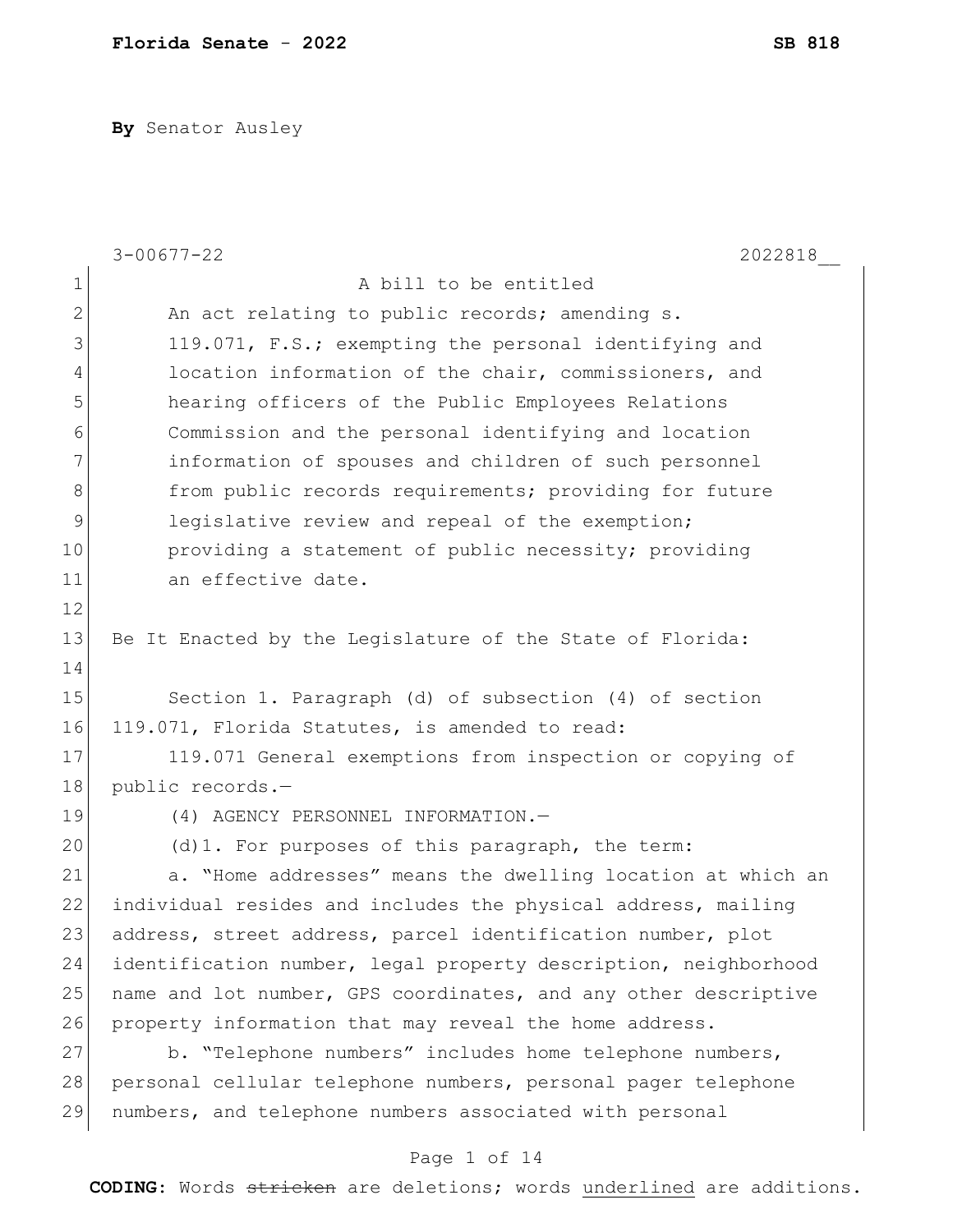$3-00677-22$  2022818

30 communications devices.

31 2.a. The home addresses, telephone numbers, dates of birth, and photographs of active or former sworn law enforcement personnel or of active or former civilian personnel employed by a law enforcement agency, including correctional and correctional probation officers, personnel of the Department of Children and Families whose duties include the investigation of abuse, neglect, exploitation, fraud, theft, or other criminal activities, personnel of the Department of Health whose duties are to support the investigation of child abuse or neglect, and personnel of the Department of Revenue or local governments whose responsibilities include revenue collection and 42 enforcement or child support enforcement; the names, home addresses, telephone numbers, photographs, dates of birth, and places of employment of the spouses and children of such 45 personnel; and the names and locations of schools and day care facilities attended by the children of such personnel are exempt from s. 119.07(1) and s. 24(a), Art. I of the State 48 Constitution.

49 b. The home addresses, telephone numbers, dates of birth, 50 and photographs of current or former nonsworn investigative 51 personnel of the Department of Financial Services whose duties 52 include the investigation of fraud, theft, workers' compensation 53 coverage requirements and compliance, other related criminal 54 activities, or state regulatory requirement violations; the 55 names, home addresses, telephone numbers, dates of birth, and 56 places of employment of the spouses and children of such 57 personnel; and the names and locations of schools and day care 58 facilities attended by the children of such personnel are exempt

### Page 2 of 14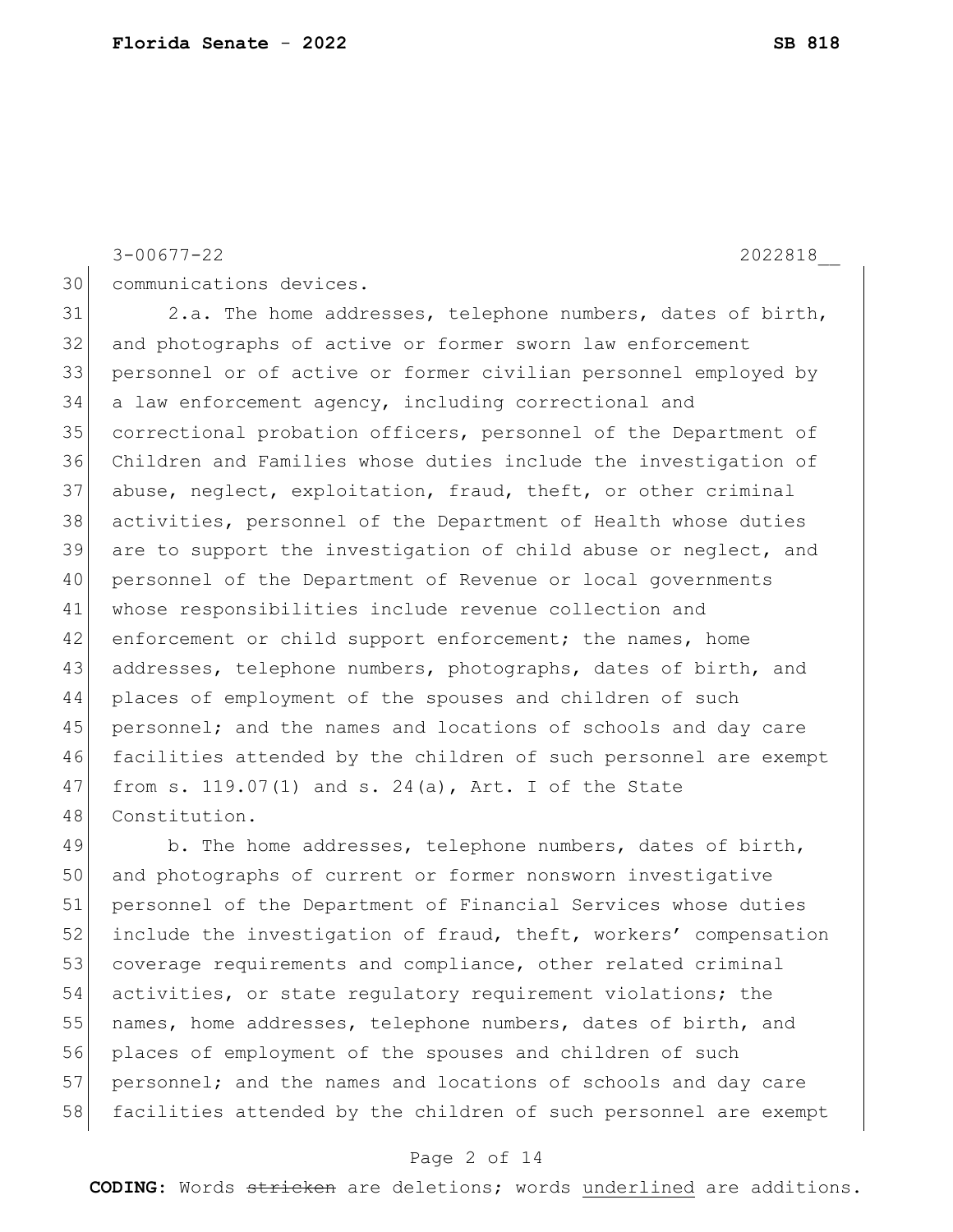3-00677-22 2022818\_\_ 59 from s. 119.07(1) and s. 24(a), Art. I of the State 60 Constitution.

61 c. The home addresses, telephone numbers, dates of birth, 62 and photographs of current or former nonsworn investigative 63 personnel of the Office of Financial Regulation's Bureau of 64 Financial Investigations whose duties include the investigation 65 of fraud, theft, other related criminal activities, or state 66 regulatory requirement violations; the names, home addresses, 67 telephone numbers, dates of birth, and places of employment of 68 the spouses and children of such personnel; and the names and 69 locations of schools and day care facilities attended by the 70 children of such personnel are exempt from s. 119.07(1) and s. 71 24(a), Art. I of the State Constitution.

72 d. The home addresses, telephone numbers, dates of birth, and photographs of current or former firefighters certified in compliance with s. 633.408; the names, home addresses, telephone 75 numbers, photographs, dates of birth, and places of employment of the spouses and children of such firefighters; and the names and locations of schools and day care facilities attended by the 78 children of such firefighters are exempt from s. 119.07(1) and s. 24(a), Art. I of the State Constitution.

80 e. The home addresses, dates of birth, and telephone 81 | numbers of current or former justices of the Supreme Court, 82 district court of appeal judges, circuit court judges, and 83 county court judges; the names, home addresses, telephone 84 numbers, dates of birth, and places of employment of the spouses 85 and children of current or former justices and judges; and the 86 | names and locations of schools and day care facilities attended 87 by the children of current or former justices and judges are

### Page 3 of 14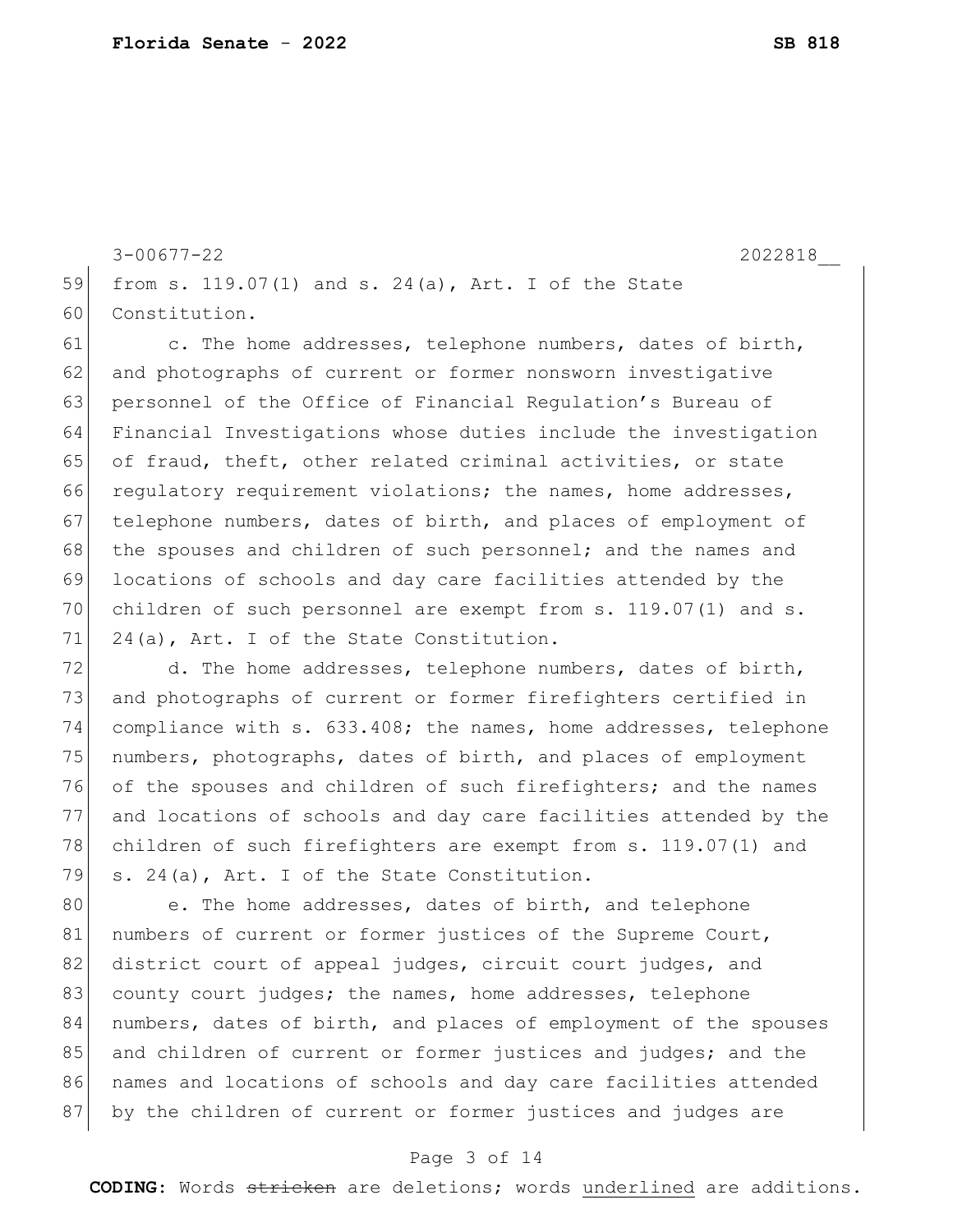3-00677-22 2022818\_\_ 88 exempt from s. 119.07(1) and s. 24(a), Art. I of the State 89 Constitution.

90 f. The home addresses, telephone numbers, dates of birth, 91 and photographs of current or former state attorneys, assistant 92 state attorneys, statewide prosecutors, or assistant statewide 93 prosecutors; the names, home addresses, telephone numbers, 94 photographs, dates of birth, and places of employment of the 95 spouses and children of current or former state attorneys, 96 assistant state attorneys, statewide prosecutors, or assistant 97 statewide prosecutors; and the names and locations of schools 98 and day care facilities attended by the children of current or 99 former state attorneys, assistant state attorneys, statewide 100 prosecutors, or assistant statewide prosecutors are exempt from 101 s. 119.07(1) and s. 24(a), Art. I of the State Constitution.

102 g. The home addresses, dates of birth, and telephone 103 numbers of general magistrates, special magistrates, judges of 104 compensation claims, administrative law judges of the Division 105 of Administrative Hearings, and child support enforcement 106 hearing officers, and the chair, commissioners, and hearing 107 officers of the Public Employees Relations Commission; the 108 names, home addresses, telephone numbers, dates of birth, and 109 places of employment of the spouses and children of general 110 magistrates, special magistrates, judges of compensation claims, 111 administrative law judges of the Division of Administrative 112 Hearings, and child support enforcement hearing officers, and 113 the chair, commissioners, and hearing officers of the Public 114 Employees Relations Commission; and the names and locations of 115 schools and day care facilities attended by the children of 116 general magistrates, special magistrates, judges of compensation

#### Page 4 of 14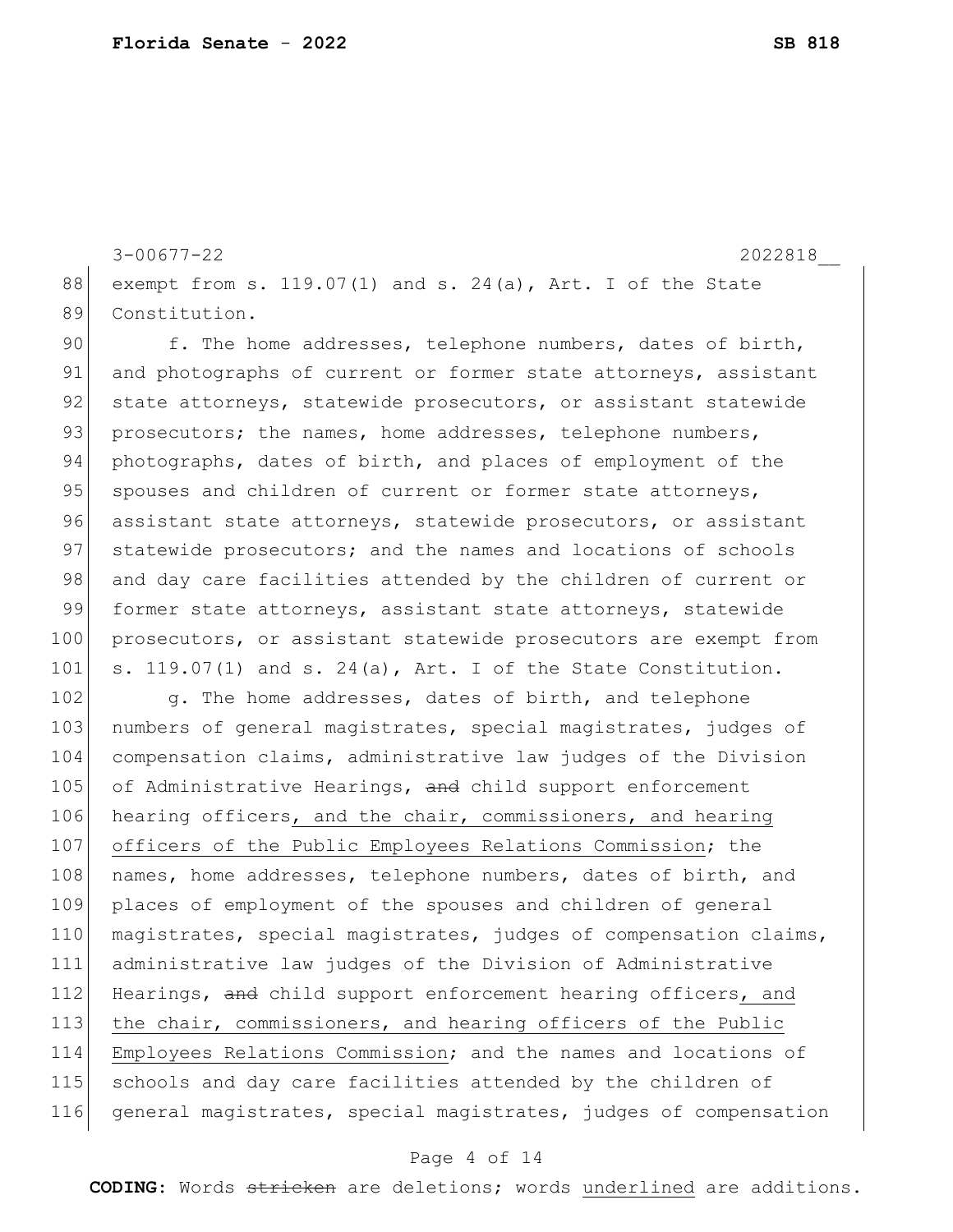3-00677-22 2022818\_\_ 117 claims, administrative law judges of the Division of 118 Administrative Hearings, and child support enforcement hearing 119 officers, and the chair, commissioners, and hearing officers of 120 the Public Employees Relations Commission are exempt from s. 121 119.07(1) and s. 24(a), Art. I of the State Constitution. 122 h. The home addresses, telephone numbers, dates of birth, 123 and photographs of current or former human resource, labor 124 relations, or employee relations directors, assistant directors, 125 managers, or assistant managers of any local government agency 126 or water management district whose duties include hiring and 127 firing employees, labor contract negotiation, administration, or 128 other personnel-related duties; the names, home addresses, 129 telephone numbers, dates of birth, and places of employment of 130 the spouses and children of such personnel; and the names and 131 locations of schools and day care facilities attended by the 132 children of such personnel are exempt from s. 119.07(1) and s. 133 24(a), Art. I of the State Constitution. 134 i. The home addresses, telephone numbers, dates of birth, 135 and photographs of current or former code enforcement officers; 136 the names, home addresses, telephone numbers, dates of birth, 137 and places of employment of the spouses and children of such 138 personnel; and the names and locations of schools and day care

139 facilities attended by the children of such personnel are exempt 140 from s. 119.07(1) and s. 24(a), Art. I of the State 141 Constitution.

142 i. The home addresses, telephone numbers, places of 143 employment, dates of birth, and photographs of current or former 144 guardians ad litem, as defined in s. 39.820; the names, home 145 addresses, telephone numbers, dates of birth, and places of

## Page 5 of 14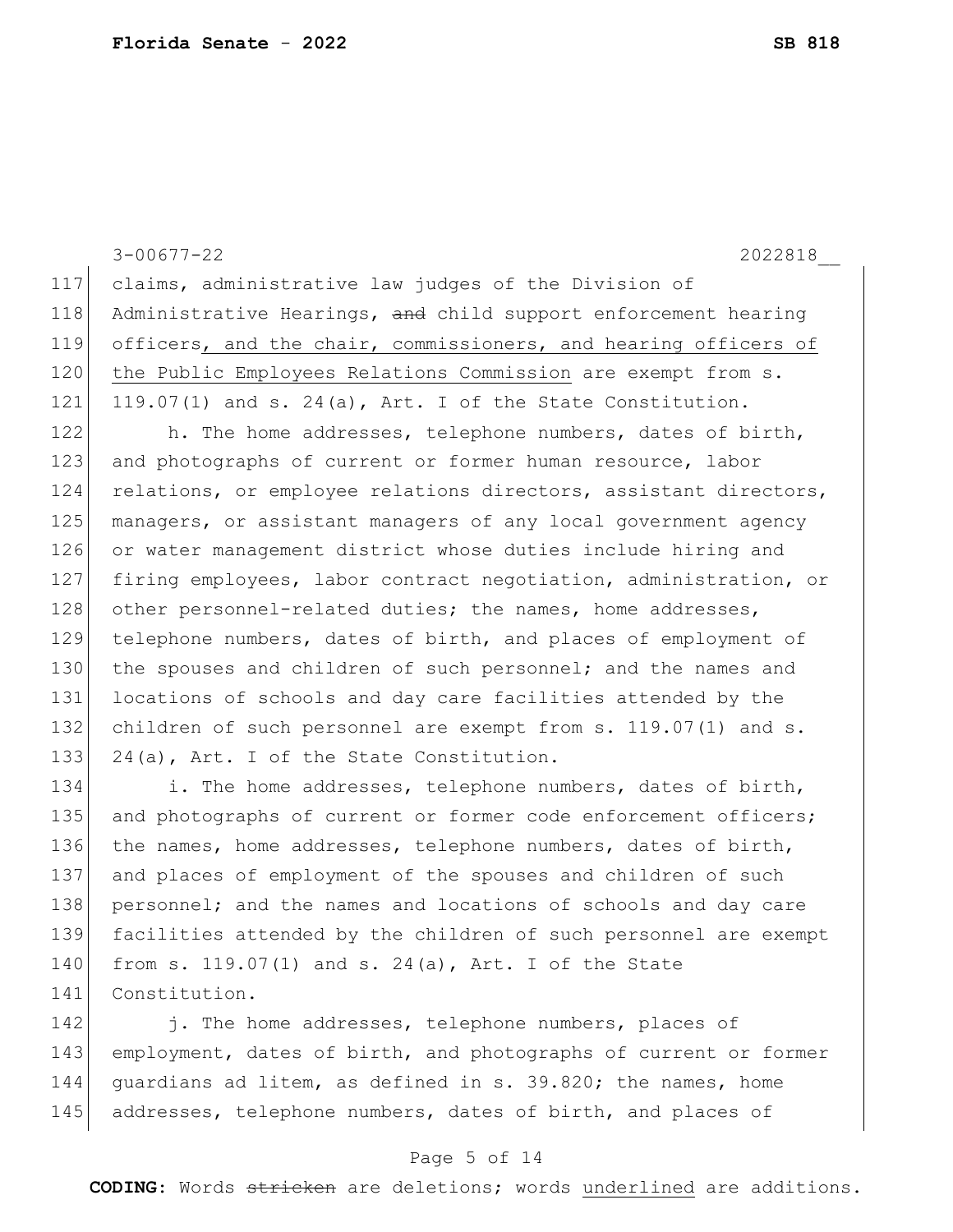|     | $3 - 00677 - 22$<br>2022818                                         |
|-----|---------------------------------------------------------------------|
| 146 | employment of the spouses and children of such persons; and the     |
| 147 | names and locations of schools and day care facilities attended     |
| 148 | by the children of such persons are exempt from s. 119.07(1) and    |
| 149 | s. 24(a), Art. I of the State Constitution.                         |
| 150 | k. The home addresses, telephone numbers, dates of birth,           |
| 151 | and photographs of current or former juvenile probation             |
| 152 | officers, juvenile probation supervisors, detention                 |
| 153 | superintendents, assistant detention superintendents, juvenile      |
| 154 | justice detention officers I and II, juvenile justice detention     |
| 155 | officer supervisors, juvenile justice residential officers,         |
| 156 | juvenile justice residential officer supervisors I and II,          |
| 157 | juvenile justice counselors, juvenile justice counselor             |
| 158 | supervisors, human services counselor administrators, senior        |
| 159 | human services counselor administrators, rehabilitation             |
| 160 | therapists, and social services counselors of the Department of     |
| 161 | Juvenile Justice; the names, home addresses, telephone numbers,     |
| 162 | dates of birth, and places of employment of spouses and children    |
| 163 | of such personnel; and the names and locations of schools and       |
| 164 | day care facilities attended by the children of such personnel      |
| 165 | are exempt from s. $119.07(1)$ and s. $24(a)$ , Art. I of the State |
| 166 | Constitution.                                                       |
| 167 | 1. The home addresses, telephone numbers, dates of birth,           |

 l. The home addresses, telephone numbers, 168 and photographs of current or former public defenders, assistant 169 public defenders, criminal conflict and civil regional counsel, 170 and assistant criminal conflict and civil regional counsel; the 171 names, home addresses, telephone numbers, dates of birth, and 172 places of employment of the spouses and children of current or 173 former public defenders, assistant public defenders, criminal conflict and civil regional counsel, and assistant criminal

## Page 6 of 14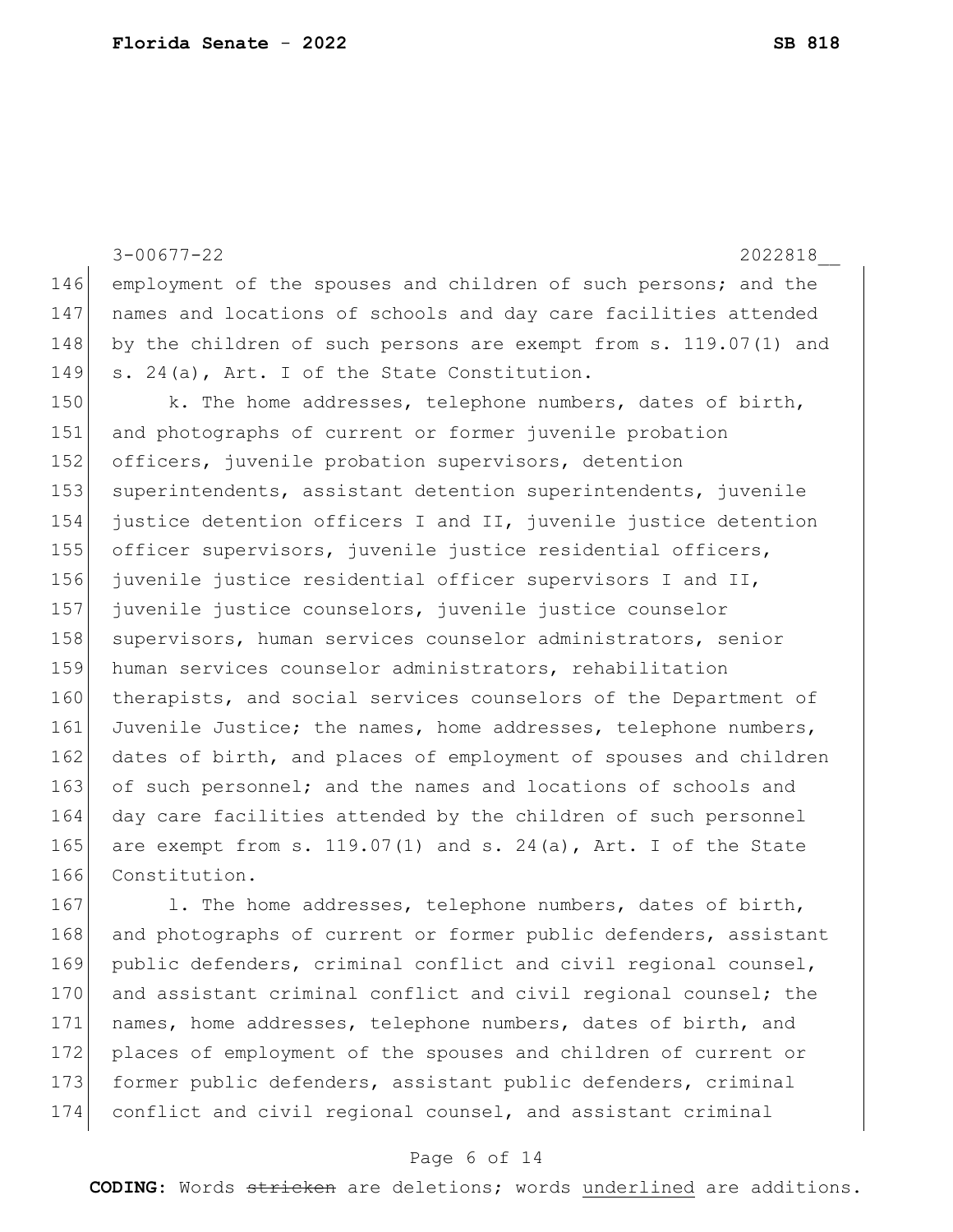3-00677-22 2022818 175 conflict and civil regional counsel; and the names and locations 176 of schools and day care facilities attended by the children of 177 current or former public defenders, assistant public defenders, 178 criminal conflict and civil regional counsel, and assistant 179 criminal conflict and civil regional counsel are exempt from s. 180 119.07(1) and s. 24(a), Art. I of the State Constitution. 181 m. The home addresses, telephone numbers, dates of birth, 182 and photographs of current or former investigators or inspectors 183 of the Department of Business and Professional Requlation; the 184 names, home addresses, telephone numbers, dates of birth, and 185 places of employment of the spouses and children of such current 186 or former investigators and inspectors; and the names and 187 locations of schools and day care facilities attended by the 188 children of such current or former investigators and inspectors 189 are exempt from s.  $119.07(1)$  and s.  $24(a)$ , Art. I of the State 190 Constitution. 191 101 n. The home addresses, telephone numbers, and dates of 192 birth of county tax collectors; the names, home addresses, 193 telephone numbers, dates of birth, and places of employment of 194 the spouses and children of such tax collectors; and the names

195 and locations of schools and day care facilities attended by the 196 children of such tax collectors are exempt from s. 119.07(1) and 197  $\vert$  s. 24(a), Art. I of the State Constitution.

198 o. The home addresses, telephone numbers, dates of birth, 199 and photographs of current or former personnel of the Department 200 of Health whose duties include, or result in, the determination 201 or adjudication of eligibility for social security disability 202 benefits, the investigation or prosecution of complaints filed 203 against health care practitioners, or the inspection of health

#### Page 7 of 14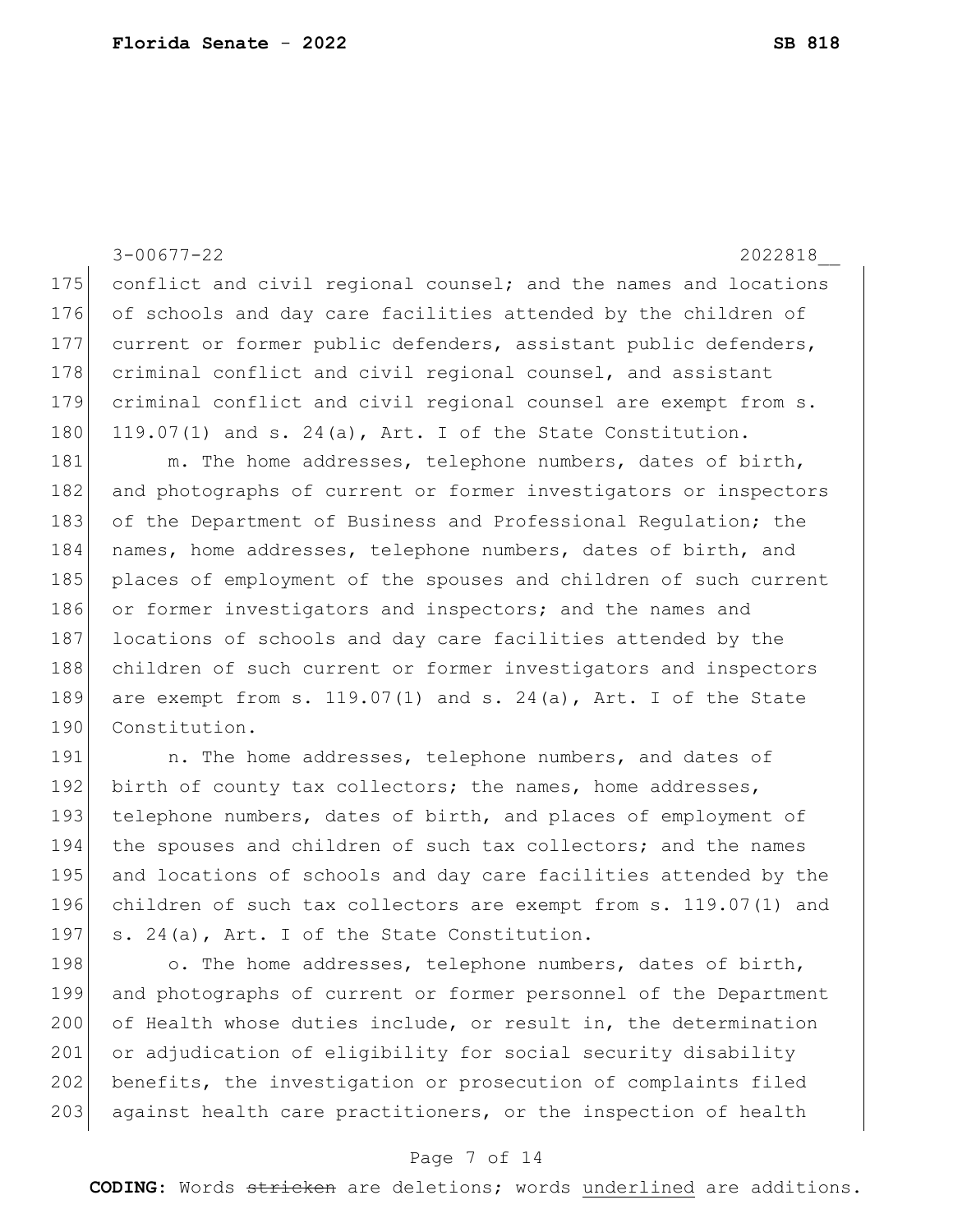204 care practitioners or health care facilities licensed by the 205 Department of Health; the names, home addresses, telephone 206 numbers, dates of birth, and places of employment of the spouses 207 and children of such personnel; and the names and locations of 208 schools and day care facilities attended by the children of such 209 personnel are exempt from s.  $119.07(1)$  and s.  $24(a)$ , Art. I of 210 the State Constitution. 211 p. The home addresses, telephone numbers, dates of birth, 212 and photographs of current or former impaired practitioner 213 consultants who are retained by an agency or current or former 214 employees of an impaired practitioner consultant whose duties 215 result in a determination of a person's skill and safety to 216 practice a licensed profession; the names, home addresses, 217 telephone numbers, dates of birth, and places of employment of 218 the spouses and children of such consultants or their employees; 219 and the names and locations of schools and day care facilities 220 attended by the children of such consultants or employees are 221 exempt from s. 119.07(1) and s. 24(a), Art. I of the State 222 Constitution.

3-00677-22 2022818

223 q. The home addresses, telephone numbers, dates of birth, 224 and photographs of current or former emergency medical 225 technicians or paramedics certified under chapter 401; the 226 names, home addresses, telephone numbers, dates of birth, and 227 places of employment of the spouses and children of such 228 emergency medical technicians or paramedics; and the names and 229 locations of schools and day care facilities attended by the 230 children of such emergency medical technicians or paramedics are 231 exempt from s. 119.07(1) and s. 24(a), Art. I of the State 232 Constitution.

### Page 8 of 14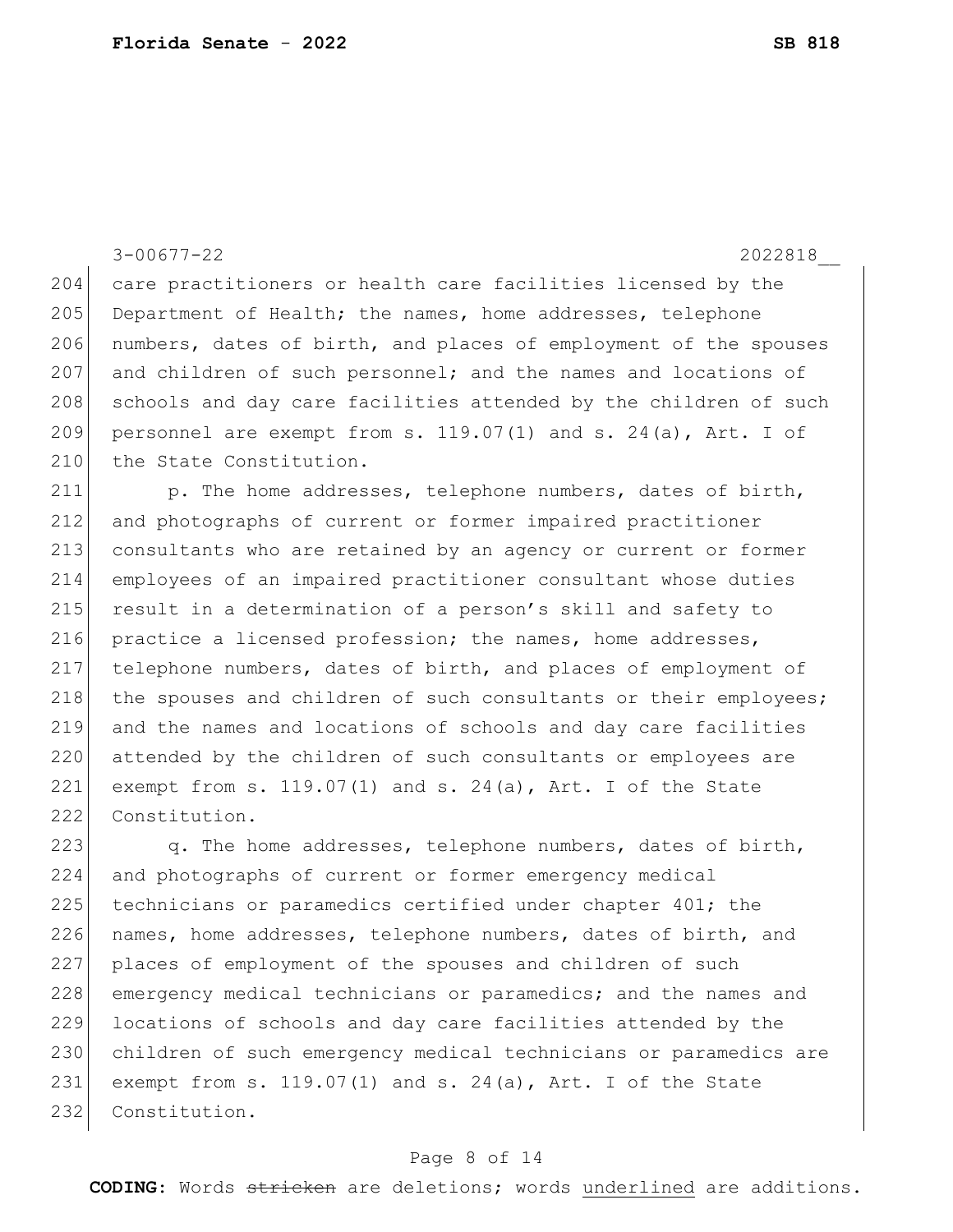3-00677-22 2022818 233 r. The home addresses, telephone numbers, dates of birth, 234 and photographs of current or former personnel employed in an 235 agency's office of inspector general or internal audit 236 department whose duties include auditing or investigating waste, 237 fraud, abuse, theft, exploitation, or other activities that 238 could lead to criminal prosecution or administrative discipline; 239 the names, home addresses, telephone numbers, dates of birth, 240 and places of employment of spouses and children of such 241 personnel; and the names and locations of schools and day care 242 facilities attended by the children of such personnel are exempt 243 from s. 119.07(1) and s. 24(a), Art. I of the State 244 Constitution.

245 s. The home addresses, telephone numbers, dates of birth, 246 and photographs of current or former directors, managers, 247 supervisors, nurses, and clinical employees of an addiction  $248$  treatment facility; the home addresses, telephone numbers, 249 photographs, dates of birth, and places of employment of the 250 spouses and children of such personnel; and the names and 251 locations of schools and day care facilities attended by the 252 children of such personnel are exempt from s. 119.07(1) and s. 253 24(a), Art. I of the State Constitution. For purposes of this 254 sub-subparagraph, the term "addiction treatment facility" means 255 a county government, or agency thereof, that is licensed 256 pursuant to s. 397.401 and provides substance abuse prevention, 257 intervention, or clinical treatment, including any licensed 258 service component described in s. 397.311(26).

259  $\vert$  t. The home addresses, telephone numbers, dates of birth, 260 and photographs of current or former directors, managers, 261 supervisors, and clinical employees of a child advocacy center

#### Page 9 of 14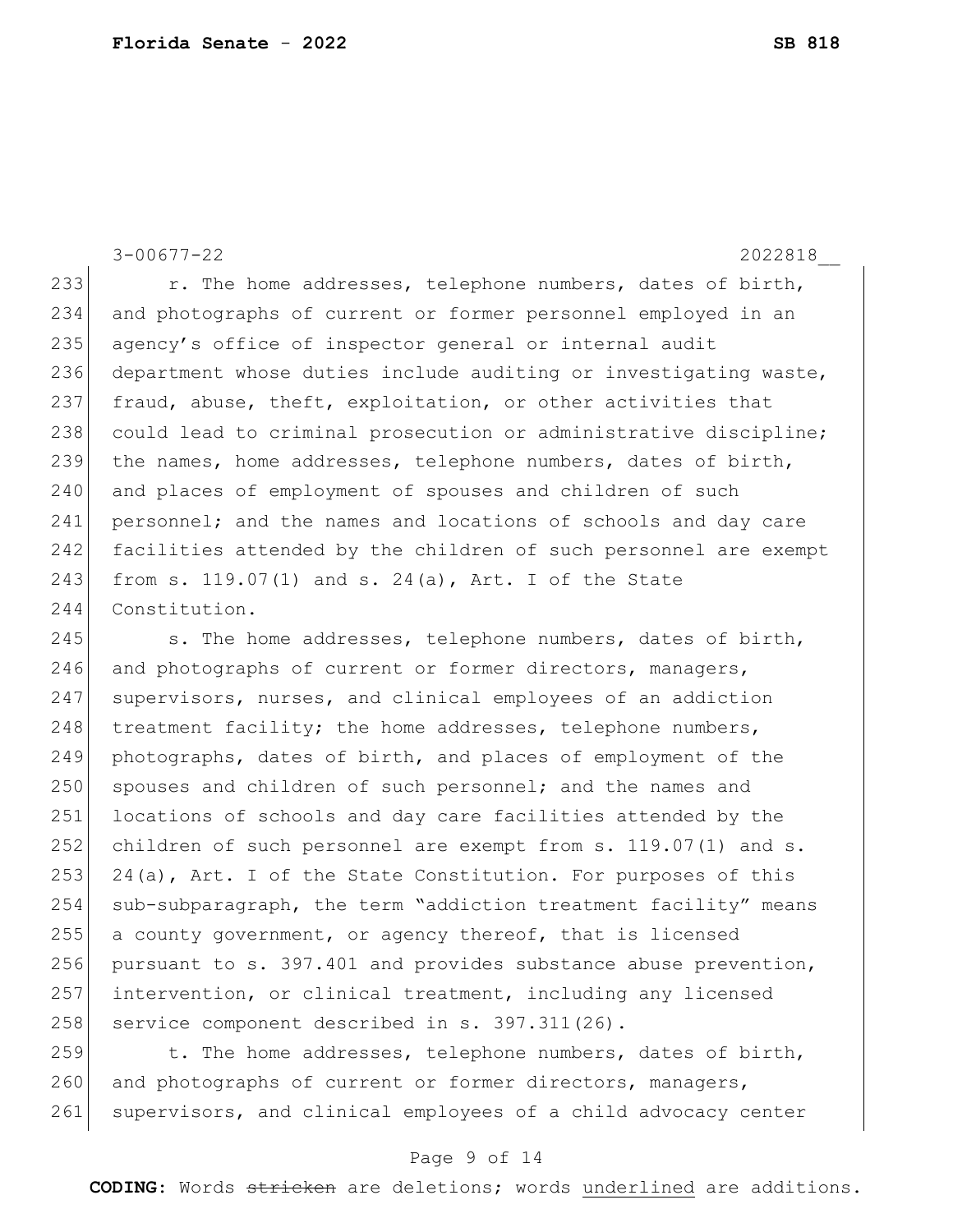3-00677-22 2022818\_\_

262 that meets the standards of s.  $39.3035(2)$  and fulfills the 263 screening requirement of s. 39.3035(3), and the members of a 264 Child Protection Team as described in s. 39.303 whose duties 265 include supporting the investigation of child abuse or sexual 266 abuse, child abandonment, child neglect, and child exploitation 267 or to provide services as part of a multidisciplinary case 268 review team; the names, home addresses, telephone numbers, 269 photographs, dates of birth, and places of employment of the 270 spouses and children of such personnel and members; and the 271 names and locations of schools and day care facilities attended 272 by the children of such personnel and members are exempt from s. 273 119.07(1) and s. 24(a), Art. I of the State Constitution.

274 u. The home addresses, telephone numbers, places of 275 employment, dates of birth, and photographs of current or former  $276$  staff and domestic violence advocates, as defined in s.  $277$  90.5036(1)(b), of domestic violence centers certified by the 278 Department of Children and Families under chapter 39; the names, 279 home addresses, telephone numbers, places of employment, dates 280 of birth, and photographs of the spouses and children of such 281 personnel; and the names and locations of schools and day care 282 facilities attended by the children of such personnel are exempt 283 from s. 119.07(1) and s. 24(a), Art. I of the State 284 Constitution.

285 3. An agency that is the custodian of the information 286 specified in subparagraph 2. and that is not the employer of the 287 officer, employee, justice, judge, or other person specified in 288 subparagraph 2. must maintain the exempt status of that 289 information only if the officer, employee, justice, judge, other 290 person, or employing agency of the designated employee submits a

#### Page 10 of 14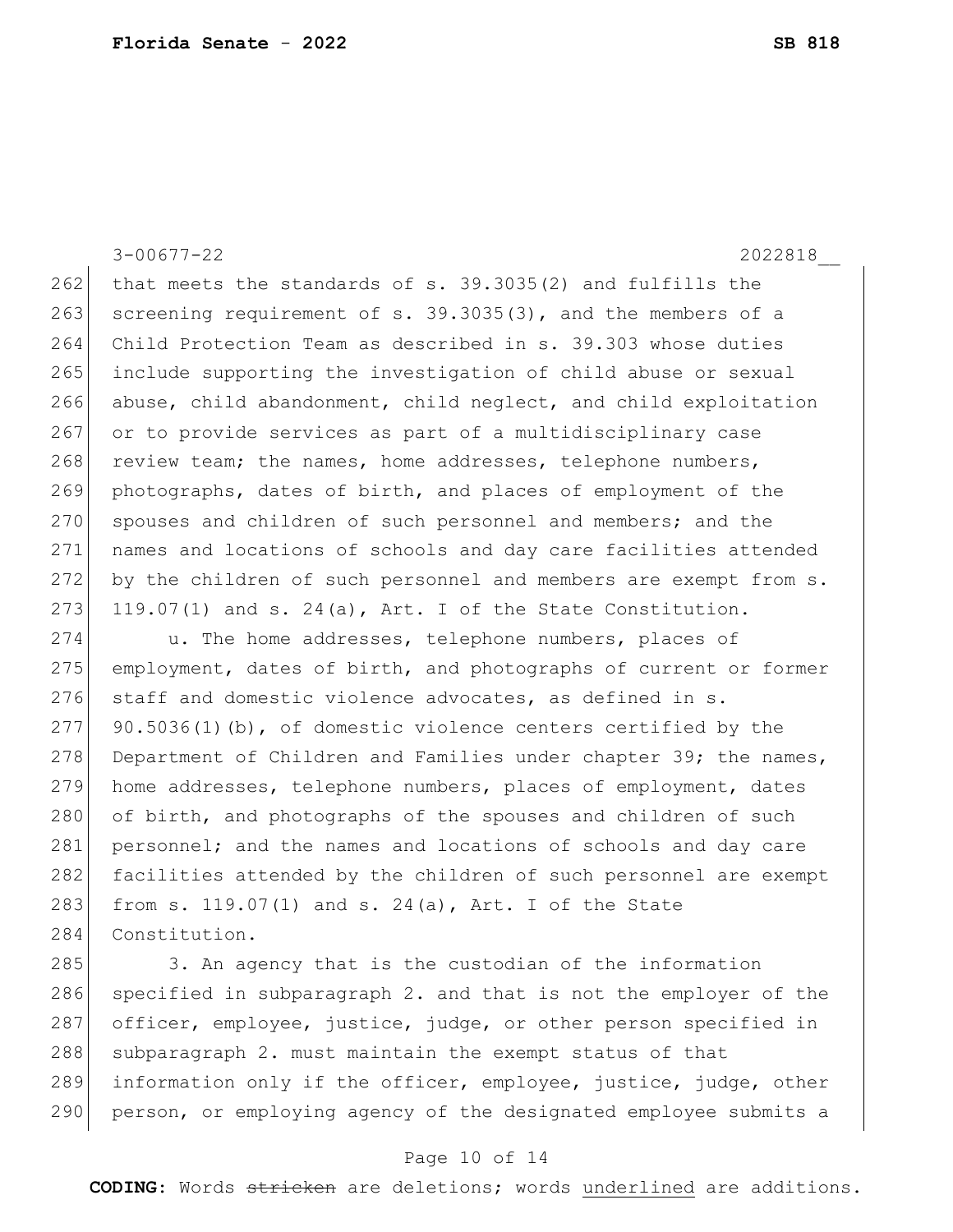|     | $3 - 00677 - 22$<br>2022818                                                                                                                                                                                                       |
|-----|-----------------------------------------------------------------------------------------------------------------------------------------------------------------------------------------------------------------------------------|
| 291 | written and notarized request for maintenance of the exemption                                                                                                                                                                    |
| 292 | to the custodial agency. The request must state under oath the                                                                                                                                                                    |
| 293 | statutory basis for the individual's exemption request and                                                                                                                                                                        |
| 294 | confirm the individual's status as a party eligible for exempt                                                                                                                                                                    |
| 295 | status.                                                                                                                                                                                                                           |
| 296 | 4.a. A county property appraiser, as defined in s.                                                                                                                                                                                |
| 297 | $192.001(3)$ , or a county tax collector, as defined in s.                                                                                                                                                                        |
| 298 | 192.001(4), who receives a written and notarized request for                                                                                                                                                                      |
| 299 | maintenance of the exemption pursuant to subparagraph 3. must                                                                                                                                                                     |
| 300 | comply by removing the name of the individual with exempt status                                                                                                                                                                  |
| 301 | and the instrument number or Official Records book and page                                                                                                                                                                       |
| 302 | number identifying the property with the exempt status from all                                                                                                                                                                   |
| 303 | publicly available records maintained by the property appraiser                                                                                                                                                                   |
| 304 | or tax collector. For written requests received on or before                                                                                                                                                                      |
| 305 | July 1, 2021, a county property appraiser or county tax                                                                                                                                                                           |
| 306 | collector must comply with this sub-subparagraph by October $1$ ,                                                                                                                                                                 |
| 307 | 2021. A county property appraiser or county tax collector may                                                                                                                                                                     |
| 308 | not remove the street address, legal description, or other                                                                                                                                                                        |
| 309 | information identifying real property within the agency's                                                                                                                                                                         |
| 310 | records so long as a name or personal information otherwise                                                                                                                                                                       |
| 311 | exempt from inspection and copying pursuant to this section are                                                                                                                                                                   |
| 312 | not associated with the property or otherwise displayed in the                                                                                                                                                                    |
| 313 | public records of the agency.                                                                                                                                                                                                     |
| 211 | $\mathbf{r}$ . The contraction of the contraction of the contract of the state of the contract of the contract of the contract of the contract of the contract of the contract of the contract of the contract of the contract of |

 b. Any information restricted from public display, inspection, or copying under sub-subparagraph a. must be provided to the individual whose information was removed.

 5. An officer, an employee, a justice, a judge, or other person specified in subparagraph 2. may submit a written request for the release of his or her exempt information to the

## Page 11 of 14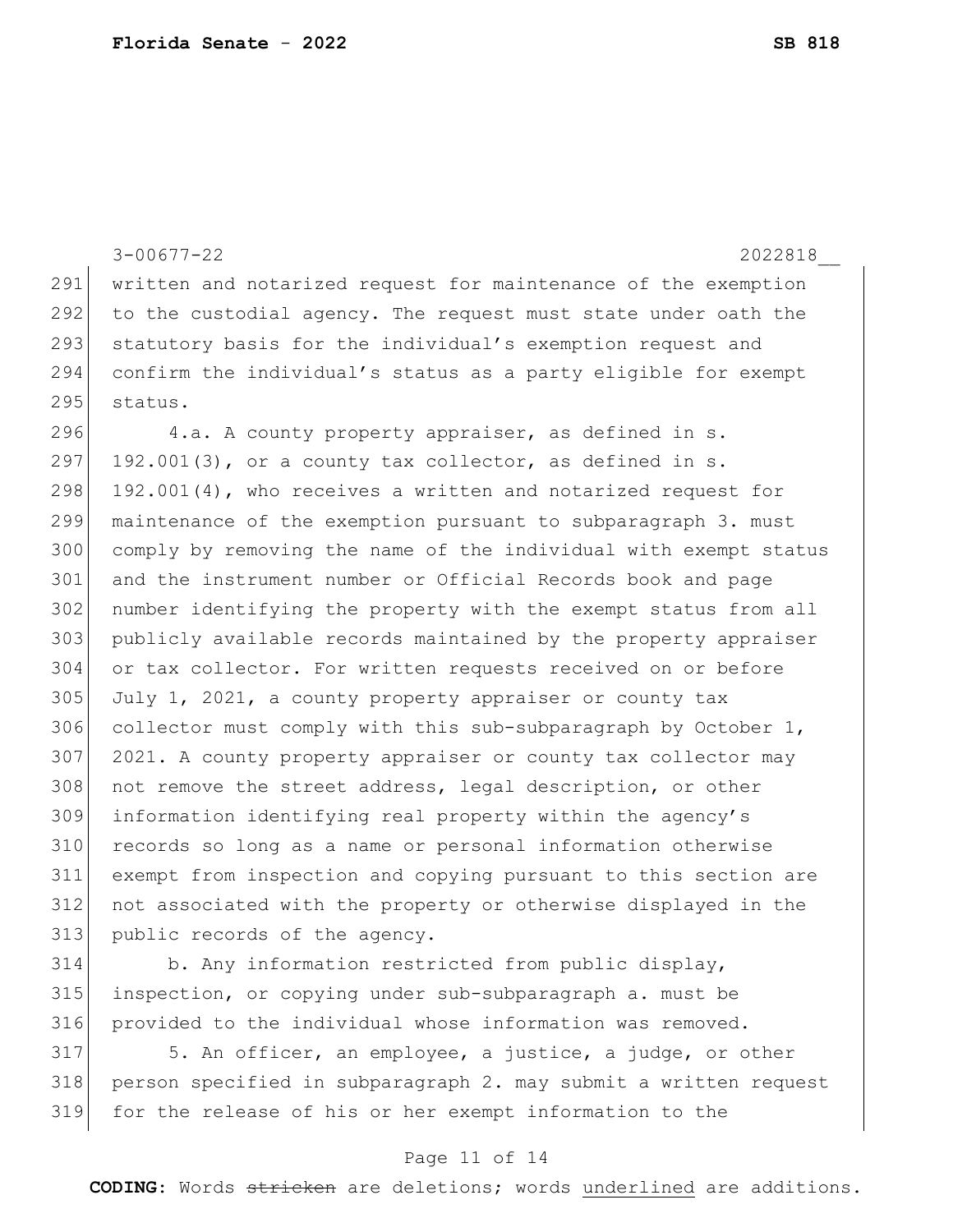|     | $3 - 00677 - 22$<br>2022818                                        |
|-----|--------------------------------------------------------------------|
| 320 | custodial agency. The written request must be notarized and must   |
| 321 | specify the information to be released and the party authorized    |
| 322 | to receive the information. Upon receipt of the written request,   |
| 323 | the custodial agency must release the specified information to     |
| 324 | the party authorized to receive such information.                  |
| 325 | 6. The exemptions in this paragraph apply to information           |
| 326 | held by an agency before, on, or after the effective date of the   |
| 327 | exemption.                                                         |
| 328 | 7. Information made exempt under this paragraph may be             |
| 329 | disclosed pursuant to s. 28.2221 to a title insurer authorized     |
| 330 | pursuant to s. 624.401 and its affiliates as defined in s.         |
| 331 | 624.10; a title insurance agent or title insurance agency as       |
| 332 | defined in s. $626.841(1)$ or $(2)$ , respectively; or an attorney |
| 333 | duly admitted to practice law in this state and in good standing   |
| 334 | with The Florida Bar.                                              |
| 335 | 8. The exempt status of a home address contained in the            |
| 336 | Official Records is maintained only during the period when a       |
| 337 | protected party resides at the dwelling location. Upon             |
| 338 | conveyance of real property after October 1, 2021, and when such   |
| 339 | real property no longer constitutes a protected party's home       |
| 340 | address as defined in sub-subparagraph 1.a., the protected party   |
| 341 | must submit a written request to release the removed information   |
| 342 | to the county recorder. The written request to release the         |
| 343 | removed information must be notarized, must confirm that a         |
| 344 | protected party's request for release is pursuant to a             |
| 345 | conveyance of his or her dwelling location, and must specify the   |
| 346 | Official Records book and page, instrument number, or clerk's      |
| 347 | file number for each document containing the information to be     |
| 348 | released.                                                          |
|     |                                                                    |

# Page 12 of 14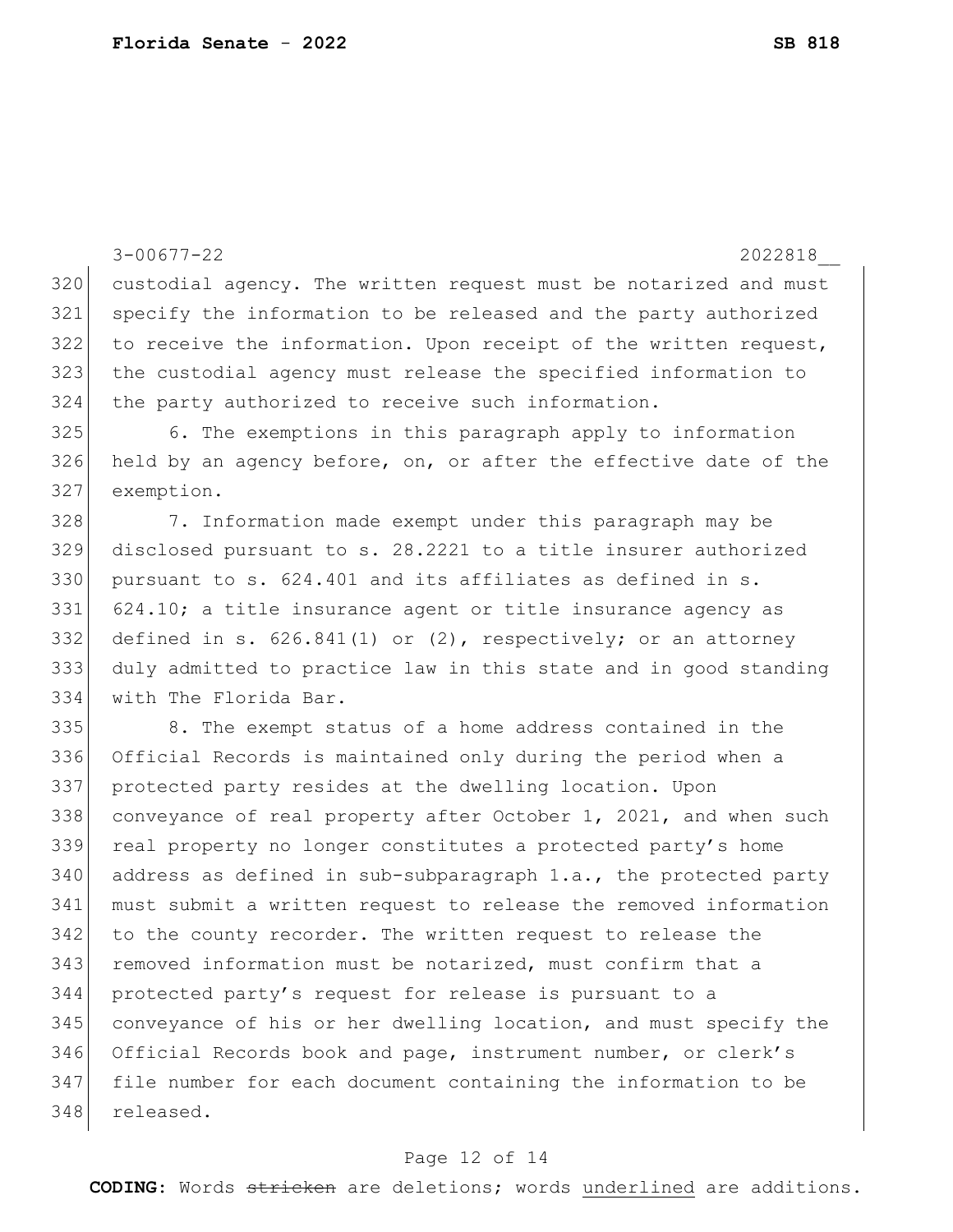3-00677-22 2022818\_\_ 349 9. Upon the death of a protected party as verified by a 350 certified copy of a death certificate or court order, any party 351 can request the county recorder to release a protected 352 decedent's removed information unless there is a related request 353 on file with the county recorder for continued removal of the 354 decedent's information or unless such removal is otherwise 355 prohibited by statute or by court order. The written request to 356 release the removed information upon the death of a protected 357 party must attach the certified copy of a death certificate or 358 court order and must be notarized, must confirm the request for 359 release is due to the death of a protected party, and must 360 specify the Official Records book and page number, instrument 361 number, or clerk's file number for each document containing the 362 information to be released. A fee may not be charged for the 363 release of any document pursuant to such request. 364 10. This paragraph is subject to the Open Government Sunset 365 Review Act in accordance with s. 119.15 and shall stand repealed 366 on October 2, 2024, unless reviewed and saved from repeal 367 through reenactment by the Legislature. 368 Section 2. The Legislature finds that it is a public 369 necessity that the home addresses, dates of birth, and telephone 370 numbers of the chair, commissioners, and hearing officers of the 371 Public Employees Relations Commission; the names, home 372 addresses, telephone numbers, dates of birth, and places of 373 employment of the spouses and children of such personnel; and 374 the names and locations of schools and day care facilities  $375$  attended by the children of such personnel be exempt from s. 376 119.07(1), Florida Statutes, and s. 24(a), Article I of the

## 377 State Constitution. Such personnel and their families are at a

### Page 13 of 14